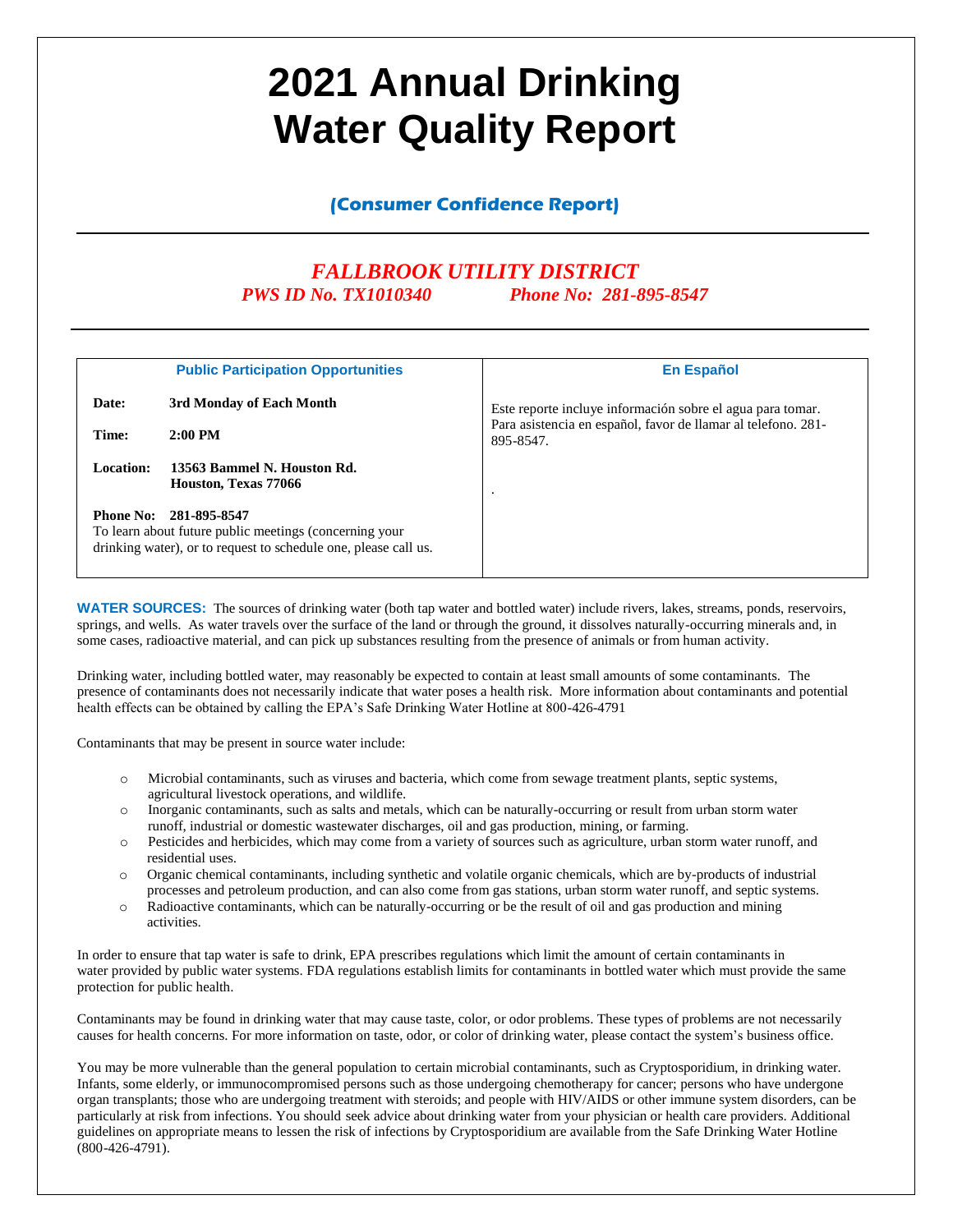If present, elevated levels of lead can cause serious health problems, especially for pregnant women and young children. Lead in drinking water is primarily from materials and components associated with service lines and home plumbing. We are responsible for providing high quality drinking water, but we cannot control the variety of materials used in plumbing components. When your water has been sitting for several hours, you can minimize the potential for lead exposure by flushing your tap for 30 seconds to 2 minutes before using water for drinking or cooking. If you are concerned about lead in your water, you may wish to have your water tested. Information on lead in drinking water, testing methods, and steps you can take to minimize exposure is available from the Safe Drinking Water Hotline or at [http://www.epa.gov/safewater/lead.](http://www.epa.gov/safewater/lead)

In the Water Loss Audit submitted to the Texas Water Development Board for the time period of January 2021 – December 2021, our system lost an estimated 15,615,677 gallons of water. Overall, our system accounted for approximately 91.53 % of the water produced during that period. If you have any questions about the water loss audit, please call 281-895-8547.

### **Information about Source Water Assessments**

Fallbrook Utility District provides groundwater from the Evangeline Aquifer.

TCEQ completed an assessment of your source water, and results indicate that some of our sources are susceptible to certain contaminants. The sampling requirements for your water system is based on this susceptibility and previous sample data. Any detections of these contaminants will be found in this Consumer Confidence Report. For more information on source water assessments and protection efforts at our system contact WWWMS, Inc. at 281-895-8547.

For more information about your sources of water, please refer to the Source Water Assessment Viewer available at the following URL: http://www.tceq.texas.gov/gis/swaview.

Further details about sources and source water assessments are available in Drinking Water Watch at the following URL: [http://dww.tceq.texas.gov/DWW/.](http://dww.tceq.texas.gov/DWW/)

# **Secondary Constituents**

Many constituents (such as calcium, sodium, or iron) which are often found in drinking water can cause taste, color, and odor problems. The taste and odor constituents are called secondary constituents and are regulated by the State of Texas, not the EPA. These constituents are not causes for health concern. Therefore, secondary constituents are not required to be reported in this document but they may greatly affect the appearance and taste of your water.

# **About The Following Pages**

The pages that follow list all federally regulated or monitored contaminants, which have been found in your drinking water. The U.S. EPA requires water systems to test for up to 97 contaminants.

# **Water Quality Test Results**

| Definitions:                                 | The following tables contain scientific terms and measures, some of which may require                                                                                                     |
|----------------------------------------------|-------------------------------------------------------------------------------------------------------------------------------------------------------------------------------------------|
| Maximum Contaminant Level Goal or MCLG:      | explanation.<br>The level of a contaminant in drinking water below which there is no known or expected risk<br>to health. MCLGs allow for a margin of safety.                             |
| Maximum Contaminant Level or MCL:            | The highest level of contaminant that is allowed in drinking water. MCLs are set as<br>close to the MCLGs as feasible using the best available treatment technology.                      |
| Maximum residual disinfectant level goal;    | The level of a drinking water disinfectant below which there is no known or expected                                                                                                      |
| <b>MRDLG</b>                                 | risk to health. MRDLGs do not reflect the benefits of the use of disinfectants to control<br>microbial contaminants.                                                                      |
| Maximum residual disinfectant level or MRDL: | The highest level of a disinfectant allowed in drinking water. There is convincing evidence<br>that addition of a disinfectant is necessary for control of microbial contaminants.        |
| Action Level Goal (ALG):                     | The level of contaminant in drinking water below which there is no known or expected<br>risk to health. ALGs allow for a margin of safety.                                                |
| <b>Action Level:</b>                         | The concentration of a contaminant which; if exceeded, triggers treatment or other<br>requirements which a water system must follow.                                                      |
| Treatment Technique or TT:                   | A required process intended to reduce the level of a contaminant in drinking water.                                                                                                       |
| Level 1 Assessment:                          | A Level 1 assessment is a study of the water system to identify potential problems and<br>determine (if possible) why total coliform bacteria have been found in our water system.        |
| Level 2 Assessment:                          | A Level 2 assessment is a very detailed study of the water system to identify potential<br>problems and determine (if possible) why an E. coli MCL violation has occurred and/or          |
| Avg:                                         | why total coliform bacteria have been found in our water system on multiple occasions.<br>Regulatory compliance with some MCLs are based on running annual average of<br>monthly samples. |
| ppm:                                         | Milligrams per liter or parts per million – or one ounce in $7,350$ gallons of water.                                                                                                     |
| ppb:                                         | Micrograms per liter or parts per billion – or one ounce in $7,350,000$ gallons of water.                                                                                                 |
| na:                                          | Not applicable.                                                                                                                                                                           |
| MFL:                                         | Million fibers per liter (a measure of asbestos)                                                                                                                                          |